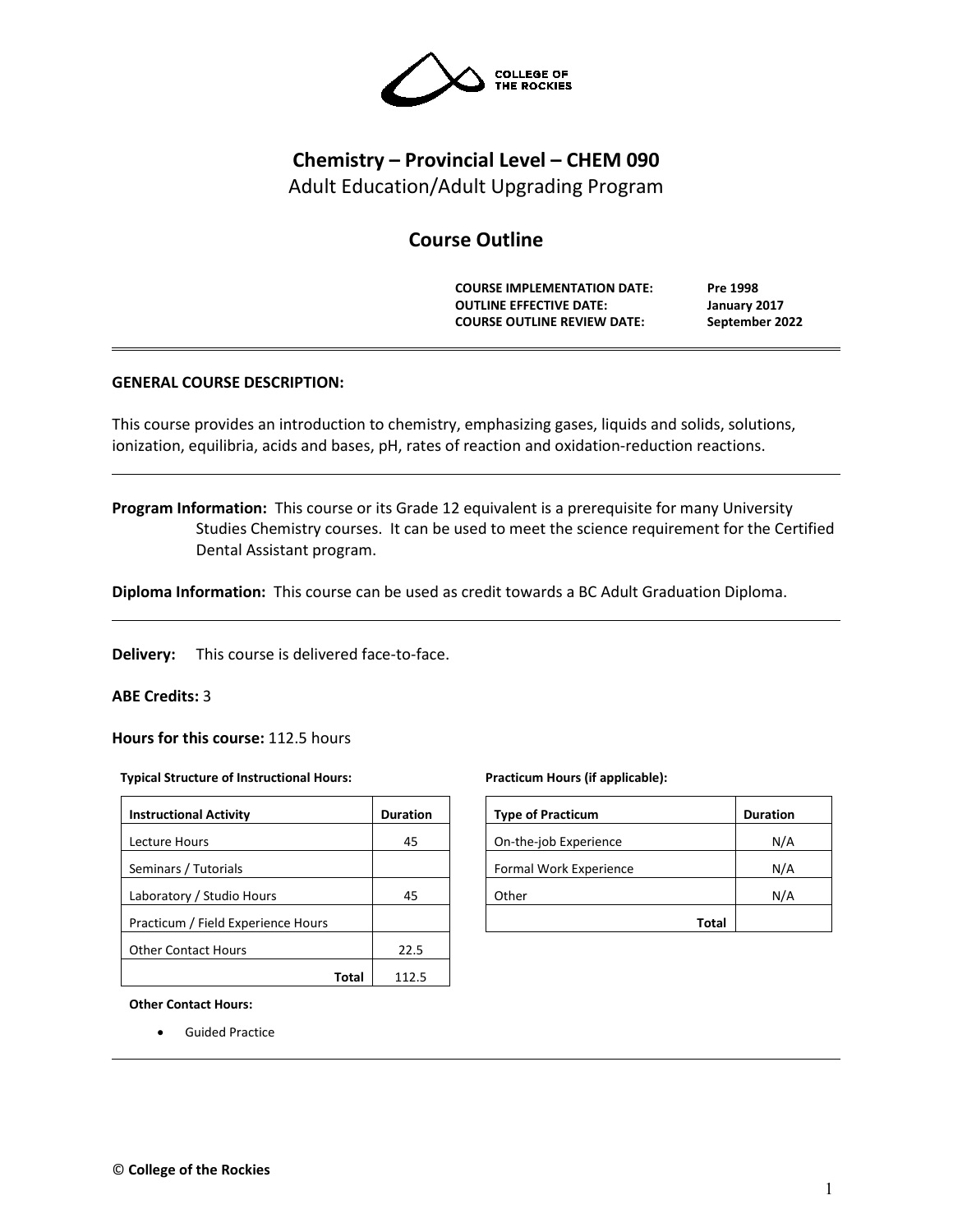Ben Heyde, BSc, MSSE

Signature

#### **APPROVAL SIGNATURES:**

Department Head Joy Brown E-mail: jbrown3@cotr.bc.ca Dean of Trades and Technology Dr. Jack Moes E-mail: *[jmoes@cotr.bc.ca](mailto:jmoes@cotr.bc.ca)* 

Department Head Signature

Dean Signature

EDCO

Valid from: January 2017 – September 2022

Education Council Approval Date

## **COURSE PREREQUISITES AND TRANSFER CREDIT:**

**Prerequisites:** Chemistry 11, or CHEM 080 or equivalent

**Corequisites:** None

## **Flexible Assessment (FA):**

Credit can be awarded for this course through FA  $\Box$  Yes  $\Box$  No

| 7 Yes<br>▁▎▘ | N |
|--------------|---|
|--------------|---|

Learners may request formal recognition for flexible assessment at the College of the Rockies through one or more of the following processes: External Evaluation, Worksite Assessment, Demonstration, Standardized Test, Self-assessment, Interview, Products/Portfolio, Challenge Exam. Contact an Education Advisor for more information.

**Transfer Credit:**For transfer information within British Columbia, Alberta and other institutions, please visit [http://www.cotr.bc.ca/Transfer.](http://www.cotr.bc.ca/Transfer)

> Students should also contact an academic advisor at the institution where they want transfer credit.

**Prior Course Number:** N/A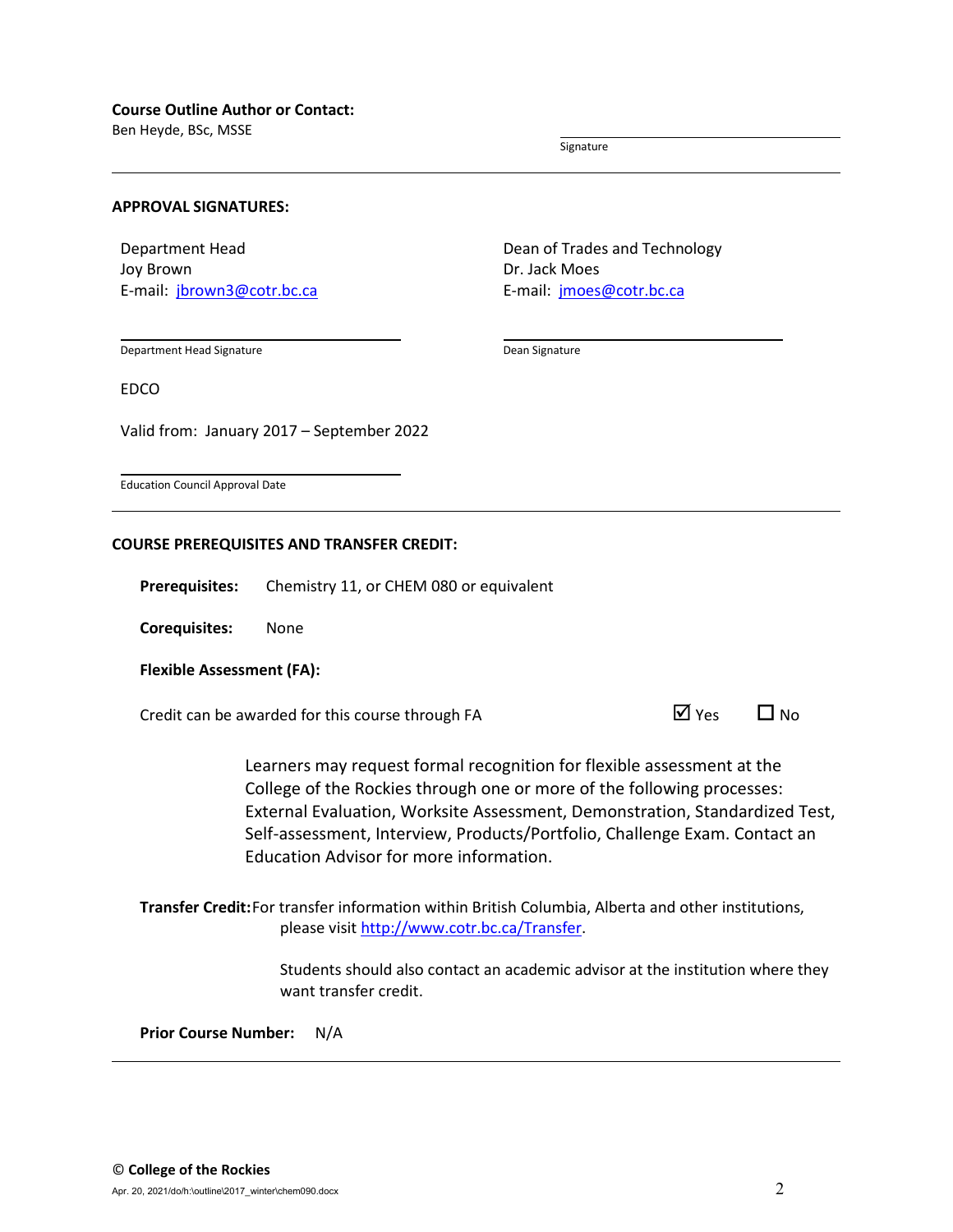## **Textbooks and Required Resources:**

Textbook selection varies by instructor and may change from year to year. At the Course Outline Effective Date the following textbooks were in use:

Tro, Nivaldo J., Fridgen, Travis D., and Shaw, Lawton E. (2016) *Chemistry: A Molecular Approach,*  2<sup>nd</sup> Canadian Edition, Pearson

*Please see the instructor's syllabus or check COTR's online text calculator <http://go.cotr.bc.ca/tuition/tCalc.asp> for a complete list of the currently required textbooks.*

## **LEARNING OUTCOMES:**

Upon the successful completion of this course, students will be able to

- approach and solve problems using the Scientific Method;
- understand the basic concepts of chemistry; and
- perform laboratory experiments associated with the course content.

## **COURSE TOPICS:**

## **A. Reaction Kinetics**

- Describe the collision model of chemical reactions
- Describe activation energy, endo- and exothermic reactions using potential and kinetic energy diagrams
- Describe the factors that affect reaction rate, including temperature, concentration, surface area and catalysts

## **B. Equilibrium**

- Explain the nature of chemical equilibrium using examples
- Apply Le Chatelier's Principle
- Calculate equilibrium constants of homogenous and heterogeneous systems and equilibrium concentrations from equilibrium constants
- Ksp and solubility

# **C. Acid-Base**

- Describe Bronsted-Lowry acids and bases including acid-base pairs
- Predict the relative strengths of acids
- Calculate [H<sup>+</sup>], [OH<sup>-</sup>], pH, and pOH from any one known
- Calculate pH from Ka
- Describe the characteristics of a buffer system

## **D. Oxidation-Reduction**

- Assign oxidation states to elements in compounds
- Identify oxidizing and reducing agents
- Balance redox equations
- Describe the components of electrochemical and electrolytic cells
- Predict the voltage, Eo, of electrochemical and electrolytic cells
- Describe the applications of oxidation-reduction to everyday and industrial processes
- **E. Gas Laws**

#### © **College of the Rockies**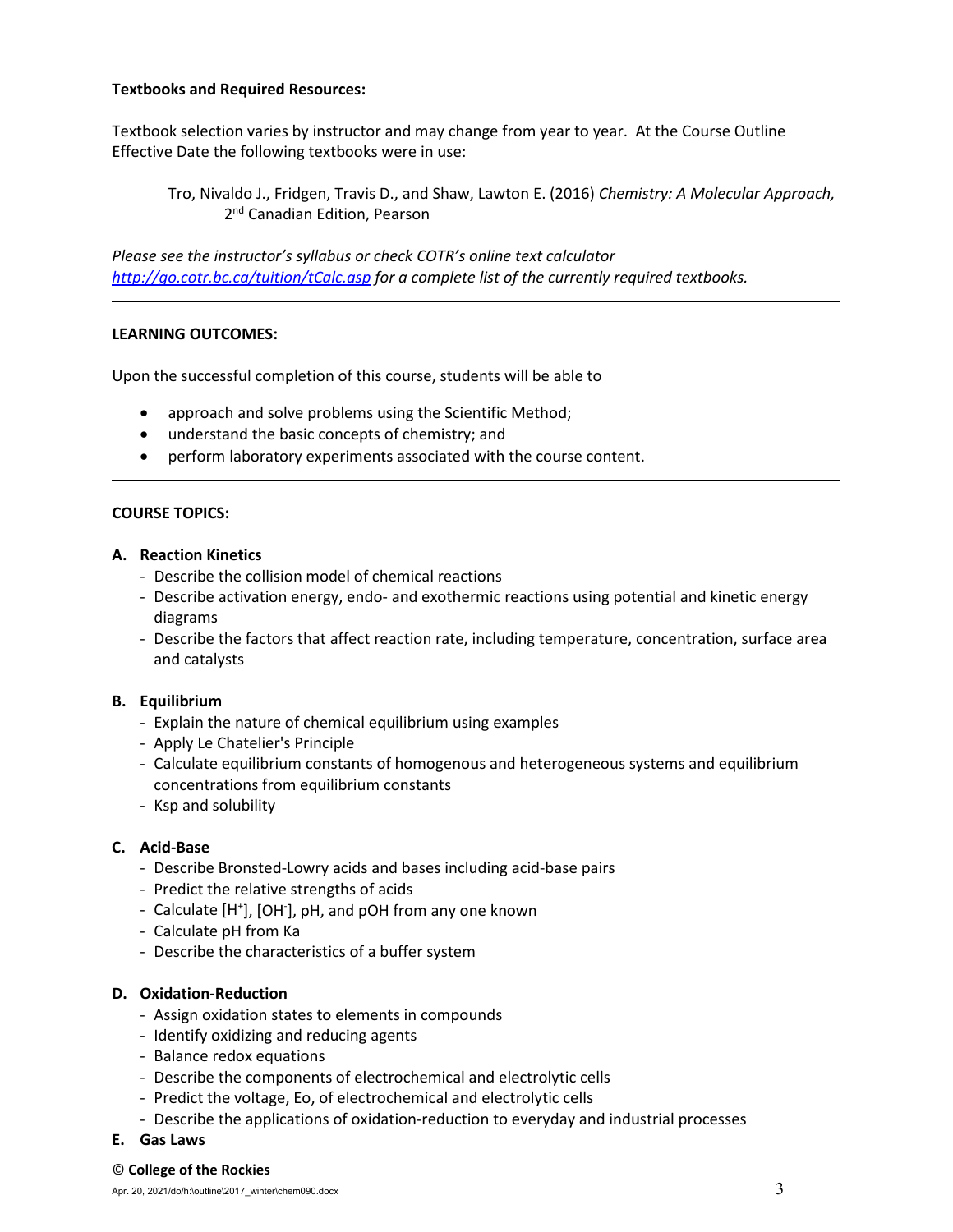- Use the appropriate units and conversions for pressure, volume and temperature
- Apply Boyle's, Charles', Guy-Lussac's and the Combined Gas Laws to predict pressure, volume or temperature
- Describe an ideal gas and make calculations using the Ideal Gas Law

College of the Rockies Chemistry 090 is articulated as Provincial Chemistry in the Adult Basic Education system (ABE) in British Columbia and Yukon.

ABE Provincial Chemistry is considered equivalent to Chemistry 12 by the British Columbia Ministry of Education.

For more information please refer to the BC Adult Basic Education Articulation Handbook which may be found at<http://www.bctransferguide.ca/>

Laboratory learning is an essential component of the study of chemistry; a minimum of 8 labs will be completed to cover the core concepts, formal lab reports will be written.

*See instructor's syllabus for the detailed outline of weekly readings, activities and assignments.* 

## **EVALUATION AND ASSESSMENT:**

| <b>Assignments</b>          | % Of Total Grade |  |  |
|-----------------------------|------------------|--|--|
| <b>Assignments, Quizzes</b> | 15%              |  |  |
| Lab Reports and Lab Exam    | 25%              |  |  |
| <b>Midterms</b>             | 30%              |  |  |
| <b>Final Exam</b>           | 30%              |  |  |
| <b>Total</b>                | 100%             |  |  |

*Please see the instructor syllabus for specific classroom policies related to this course, such as details of evaluation, penalties for late assignments and use of electronic aids.*

**Note:** A minimum grade of 60% on the laboratory section of the course is required. A minimum average of 50% is required on the Midterm and the Final Examination in order to pass CHEM 090.

## **EXAM POLICY:**

Students must attend all required, scheduled exams that make up a final grade at the appointed time and place.

Individual instructors may accommodate for illness or personal crisis. Additional accommodation will not be made unless a written request is sent to and approved by the appropriate Department Head prior to the scheduled exam.

Any student who misses a scheduled exam without approval will be given a grade of "0" for the exam.